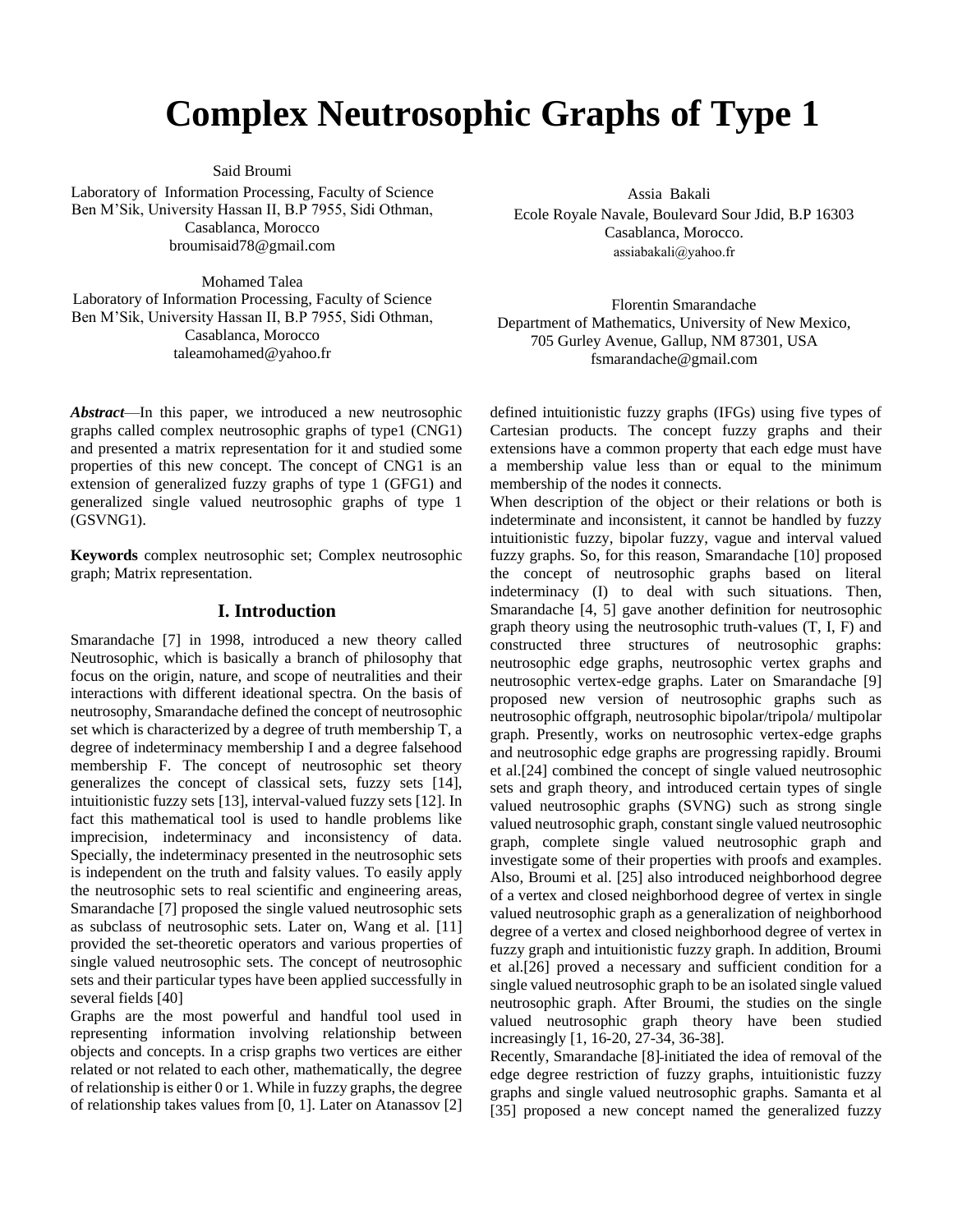graphs (GFG) and defined two types of GFG, also the authors studied some major properties such as completeness and regularity with proved results. In this paper, the authors claims that fuzzy graphs and their extension defined by many researches are limited to represent for some systems such as social network. Later on Broumi et al. [34] have discussed the removal of the edge degree restriction of single valued neutrosophic graphs and presented a new class of single valued neutrosophic graph called generalized single valued neutrosophic graph of type1, which is a is an extension of generalized fuzzy graph of type1 [35]. Since complex fuzzy sets was introduced by Ramot [3], few extension of complex fuzzy set have been widely discussed [22, 23]. Ali and Smarandache [15] proposed the concept of complex neutrosophic set which is a generalization of complex fuzzy set and complex intuitionstic fuzzy sets. The concept of complex neutrosophic set is defined by a complex-valued truth membership function, complex-valued indeterminate membership function, and a complex-valued falsehood membership function. Therefore, a complex-valued truth membership function is a combination of traditional truth membership function with the addition of an extra term.

Similar to the fuzzy graphs, which have a common property that each edge must have a membership value less than or equal to the minimum membership of the nodes it connects. Also, complex fuzzy graphs presented in [21] have the same property. Until now, to our best knowledge, there is no research on complex neutrosophic graphs.

The main objective of this paper is to introduce the concept of complex neutrosophic graph of type 1 and introduced a matrix representation of CNG1.

The remainder of this paper is organized as follows. In Section 2, we review some basic concepts about neutrosophic sets, single valued neutrosophic sets, complex neutrosophic sets and generalized single valued neutrosophic graphs of type 1. In Section 3, the concept of complex neutrosophic graphs of type 1 is proposed with an illustrative example. In section 4 a representation matrix of complex neutrosophic graphs of type 1 is introduced. Finally, Section 5outlines the conclusion of this paper and suggests several directions for future research.

## **II. Preliminaries**

In this section, we mainly recall some notions related to neutrosophic sets, single valued neutrosophic sets, single valued neutrosophic graphs and generalized fuzzy graphs relevant to the present work. See especially [7,11, 15, 34] for further details and background.

**Definition 2.1** [7]. Let X be a space of points and let  $x \in X$ . A neutrosophic set A in X is characterized by a truth membership function T, an indeterminacy membership function I, and a falsity membership function F. T, I, F are real standard or nonstandard subsets of ]<sup>-</sup>0,1<sup>+</sup>[, and T, I, F: X→]<sup>−</sup>0,1<sup>+</sup> [. The neutrosophic set can be represented as

$$
A = \{(x, T_A(x), I_A(x), F_A(x)) : x \in X\}
$$
 (1)

There is no restriction on the sum of T, I, F, So  

$$
-0 \leq T_A(x) + I_A(x) + F_A(x) \leq 3^+.
$$
 (2)

From philosophical point of view, the neutrosophic set takes the value from real standard or non-standard subsets of ]<sup>-</sup>0,1<sup>+</sup>[. Thus it is necessary to take the interval  $[0, 1]$  instead of  $]$ <sup>-0</sup>,1<sup>+</sup>[. For technical applications. It is difficult to apply  $]$ <sup>-0</sup>,1<sup>+</sup>[ in the real life applications such as engineering and scientific problems.

**Definition 2.2 [11].** Let X be a space of points (objects) with generic elements in X denoted by x. A single valued neutrosophic set A (SVNS A) is characterized by truthmembership function  $T_A(x)$ , an indeterminacy-membership function  $I_A(x)$ , and a falsity-membership function  $F_A(x)$ .

For each point x in X,  $T_A(x)$ ,  $I_A(x)$ ,  $F_A(x) \in [0, 1]$ . A SVNS A can be written as

$$
A = \{(x, T_A(x), I_A(x), F_A(x)) : x \in X\} (3)
$$

### **Definition 2.3 [15]**

A complex neutrosophic set A defined on a universe of discourse X, which is characterized by a truth membership function  $T_A(x)$ , an indeterminacy membership function  $I_A(x)$ , and a falsity membership function  $F_A(x)$  that assigns a complex-valued grade of  $T_A(x)$ ,  $I_A(x)$ , and  $F_A(x)$  in A for any  $x \in X$ . The values  $T_A(x)$ ,  $I_A(x)$ , and  $F_A(x)$  and their sum may all within the unit circle in the complex plane and so is of the following form,

 $T_A(x) = p_A(x) \cdot e^{j\mu_A(x)}$ ,  $I_A(x) = q_A(x) \cdot e^{j\mu_A(x)}$  and  $F_A(x)=r_A(x).e^{j\omega_A(x)}$ 

Where,  $p_A(x)$ ,  $q_A(x)$ ,  $r_A(x)$  and  $\mu_A(x)$ ,  $v_A(x)$ ,  $\omega_A(x)$  are respectively, real valued and  $p_A(x)$ ,  $q_A(x)$ ,  $r_A(x) \in [0, 1]$ such that

$$
0 \le p_A(x) + q_A(x) + r_A(x) \le 3
$$

The complex neutrosophic set A can be represented in set form as  $A = \{(x, T_A(x) = a_T, I_A(x) = a_I, F_A(x) = a_F) : x \in X\}$ form as

$$
A = \{(x, T_A(x) = a_T, I_A(x) = a_I, F_A(x) = a_F) : x \in X\}
$$
  
where  $T_A: X \to \{a_T: a_T \in C, |a_T| \le 1\}$ ,  
 $I_A: X \to \{a_I: a_I \in C, |a_I| \le 1\}$ ,  
 $F_A: X \to \{a_F: a_F \in C, |a_F| \le 1\}$  and  
 $|T_A(x) + I_A(x) + F_A(x)| \le 3$ .

**Definition 2.4 [15]** The union of two complex neutrosophic sets as follows:

Let A and B be two complex neutrosophic sets in X, where

$$
A = \{ (x, T_A(x), I_A(x), F_A(x)) : x \in X \} \text{ and } B = \{ (x, T_B(x), I_B(x), F_B(x)) : x \in X \}.
$$

Then, the union of A and B is denoted as  $A \cup_N B$  and is given as

$$
A \cup_{N} B = \{(x, T_{A \cup B}(x), I_{A \cup B}(x), F_{A \cup B}(x)) : x \in X\}
$$

Where the truth membership function  $T_{A\cup B}(x)$ , the indeterminacy membership function  $I_{A\cup B}(x)$  and the falsehood membership function  $F_{A\cup B}(x)$  is defined by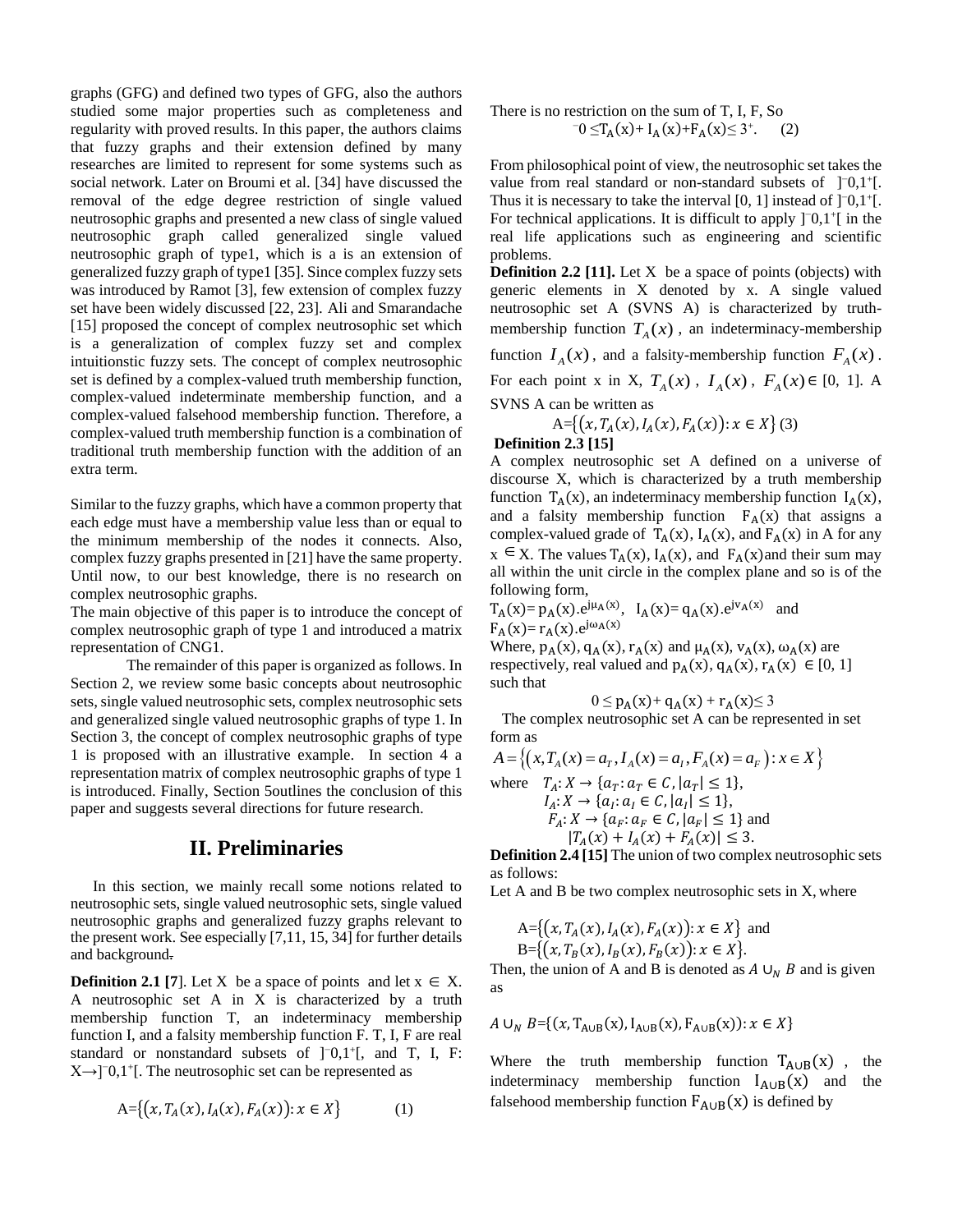$T_{A\cup B}(x) = [(p_A(x) \vee p_B(x))] \cdot e^{j \cdot \mu_{T_{A\cup B}}(x)},$  $I_{A\cup B}(x) = [(q_A(x) \wedge q_B(x))] \cdot e^{j \cdot \mu_{I_{A \cup B}}(x)},$  $F_{A\cup B}(x) = [(r_A(x) \wedge r_B(x))] \cdot e^{j \cdot \mu_{F_{A \cup B}}(x)}$ 

Where∨ and ∧ denotes the max and min operators respectively. The phase term of complex truth membership function, complex indeterminacy membership function and complex falsity membership function belongs to  $(0, 2\pi)$  and, they are defined as follows:

a) Sum:

 $\mu_{A\cup B}(x) = \mu_A(x) + \mu_B(x),$  $v_{A\cup B}(x) = v_A(x) + v_B(x),$  $\omega_{A\cup B}(x) = \omega_A(x) + \omega_B(x)$ .

b)

$$
\begin{aligned}\n\text{Max:} \\
\mu_{A \cup B}(x) &= \max(\mu_A(x), \mu_B(x)), \\
\nu_{A \cup B}(x) &= \max(\nu_A(x), \nu_B(x)), \\
\omega_{A \cup B}(x) &= \max(\omega_A(x), \omega_B(x)).\n\end{aligned}
$$

$$
c) \qquad \text{Min:}
$$

$$
\mu_{A \cup B}(x) = \min(\mu_A(x), \mu_B(x)),
$$
  
\n
$$
\nu_{A \cup B}(x) = \min(\nu_A(x), \nu_B(x)),
$$
  
\n
$$
\omega_{A \cup B}(x) = \min(\omega_A(x), \omega_B(x)).
$$

d) "The game of winner, neutral, and loser":  
\n
$$
\mu_{A\cup B}(x) = \begin{cases}\n\mu_A(x) & \text{if } p_A > p_B \\
\mu_B(x) & \text{if } p_B > p_A\n\end{cases},
$$
\n
$$
V_{A\cup B}(x) = \begin{cases}\nV_A(x) & \text{if } q_A < q_B \\
V_B(x) & \text{if } q_B < q_A\n\end{cases},
$$
\n
$$
\omega_{A\cup B}(x) = \begin{cases}\n\omega_A(x) & \text{if } r_A < r_B \\
\omega_B(x) & \text{if } r_B < r_A\n\end{cases}.
$$

The game of winner, neutral, and loser is the generalization of the concept "winner take all" introduced by Ramot et al. in [3] for the union of phase terms.

**Definition 2.5 [15]** intersection of complex neutrosophic sets Let A and B be two complex neutrosophic sets in X,

 $A = \{(x, T_A(x), I_A(x), F_A(x)) : x \in X\}$  and

 $B = \{ (x, T_B(x), I_B(x), F_B(x)) : x \in X \}.$ 

Then the intersection of A and B is denoted as  $A \cap_{N} B$  and is define as

$$
A \cap_N B = \{(x, T_{A \cap B}(x), I_{A \cap B}(x), F_{A \cap B}(x)) : x \in X\}
$$

Where the truth membership function  $T_{A \cap B}(x)$ , the indeterminacy membership function  $I_{A \cap B}(x)$  and the falsehood membership function  $F_{A \cap B}(x)$  is given as:

$$
T_{A \cap B}(x) = [(p_A(x) \land p_B(x))].e^{j.\mu_{T_{A \cap B}}(x)},
$$
  
\n
$$
I_{A \cap B}(x) = [(q_A(x) \lor q_B(x))].e^{j.\mu_{T_{A \cap B}}(x)},
$$
  
\n
$$
F_{A \cap B}(x) = [(r_A(x) \lor r_B(x))].e^{j.\mu_{F_{A \cap B}}(x)}
$$

Where∨ and ∧ denotes denotes the max and min operators respectively

The phase terms  $e^{j \cdot \mu_{T_{A \cap B}}(x)}$ ,  $e^{j \cdot \mu_{T_{A \cap B}}(x)}$  and  $e^{j \cdot \mu_{T_{A \cap B}}(x)}$  was calculated on the same lines by winner, neutral, and loser game.

**Definition 2.6 [34]**. Let V be a non-void set. Two function are considered as follows:

 $\rho = (\rho_T, \rho_I, \rho_F): V \to [0, 1]^3$  and  $\omega = (\omega_T, \omega_I, \omega_F): VxV \rightarrow [0, 1]^3$ . We suppose A= { $(\rho_T(x), \rho_T(y)) | \omega_T(x, y) \ge 0$ }, B= { $(\rho_I(x), \rho_I(y)) | \omega_I(x, y) \ge 0$ }, C= { $(\rho_F(x), \rho_F(y)) | \omega_F(x, y) \ge 0$ }, We have considered  $\omega_T$ ,  $\omega_I$  and  $\omega_F \ge 0$  for all set A,B, C, since its is possible to have edge degree  $= 0$  (for T, or I, or F). The triad  $(V, \rho, \omega)$  is defined to be generalized single valued neutrosophic graph of type 1 (GSVNG1) if there are functions  $\alpha: A \rightarrow [0, 1]$ ,  $\beta: B \rightarrow [0, 1]$  and  $\delta: C \rightarrow [0, 1]$  such that  $\omega_T(x, y) = \alpha((\rho_T(x), \rho_T(y)))$  $\omega_I(x, y) = \beta((\rho_I(x), \rho_I(y)))$  $\omega_F(x, y) = \delta((\rho_F(x), \rho_F(y)))$  where x, y∈ V. Here  $\rho(x) = (\rho_T(x), \rho_I(x), \rho_F(x))$ ,  $x \in V$  are the truthmembership, indeterminate-membership and false-membership

of the vertex x and  $\omega(x, y)=(\omega_T(x, y), \omega_I(x, y), \omega_F(x, y))$ , x, y∈ V are the truth-membership, indeterminate-membership and false-membership values of the edge (x, y).

# **III. Complex Neutrosophic Graph of Type 1**

By using the concept of complex neutrosophic sets [15] and the concept of generalized single valued neutrosophic graph of type 1 [34], we define the concept of complex neutrosophic graph of type 1 as follows:

**Definition 3.1**. Let V be a non-void set. Two functions are considered as follows:

 $\rho = (\rho_T, \rho_I, \rho_F): V \to [0, 1]^3$  and

- $\omega = (\omega_T, \omega_I, \omega_F): VxV \rightarrow [0, 1]^3$ . We suppose A= { $(\rho_T(x), \rho_T(y)) | \omega_T(x, y) \ge 0$ },
- B= { $(\rho_I(x), \rho_I(y)) | \omega_I(x, y) \ge 0$ },
- C= { $(\rho_F(x), \rho_F(y)) | \omega_F(x, y) \ge 0$ },

We have considered  $\omega_T$ ,  $\omega_I$  and  $\omega_F \ge 0$  for all set A,B, C, since its is possible to have edge degree  $= 0$  (for T, or I, or F). The triad  $(V, \rho, \omega)$  is defined to be complex neutrosophic graph of type 1 (CNG1) if there are functions

$$
\alpha: A \rightarrow [0, 1], \beta: B \rightarrow [0, 1] \text{ and } \delta: C \rightarrow [0, 1] \text{ such that}
$$
  
\n
$$
\omega_T(x, y) = \alpha((\rho_T(x), \rho_T(y)))
$$
  
\n
$$
\omega_I(x, y) = \beta((\rho_I(x), \rho_I(y)))
$$
  
\n
$$
\omega_F(x, y) = \delta((\rho_F(x), \rho_F(y)))
$$
  
\nWhere x, y \in V.

Here  $\rho(x)=(\rho_T(x), \rho_I(x), \rho_F(x))$ ,  $x \in V$  are the complex truthmembership, complex indeterminate-membership and complex false-membership of the vertex x and  $\omega(x, y) = (\omega_{\tau}(x, y))$ ,  $\omega_1(x, y)$ ,  $\omega_F(x, y)$ , x, y  $\in$  V are the complex truthmembership, complex indeterminate-membership and complex false-membership values of the edge (x, y).

**Example 3.2:** Let the vertex set be  $V = \{x, y, z, t\}$  and edge set be  $E = \{(x, y), (x, z), (x, t), (y, t)\}\$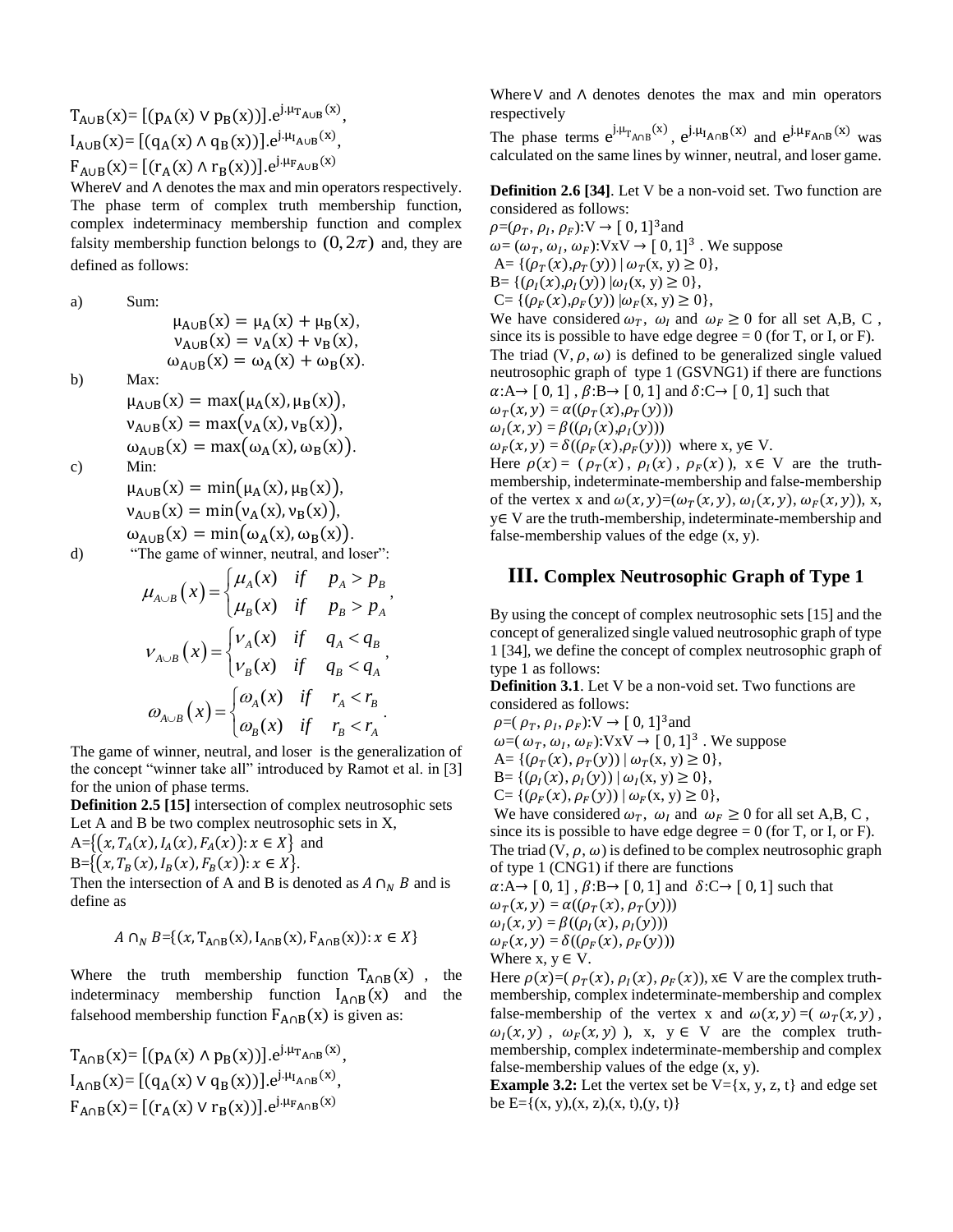|                               | X                          |                          | Z               |                 |
|-------------------------------|----------------------------|--------------------------|-----------------|-----------------|
| $\rho_{\scriptscriptstyle T}$ | $0.5 e^{j.0.8}$            | $0.9 e^{j.0.9}$          | 0.3 $e^{j.0.3}$ | $0.8 e^{j.0.1}$ |
| $\rho_I$                      | $0.3 e^{j \frac{3\pi}{4}}$ | $0.2 e^{j\frac{\pi}{4}}$ | $0.1e^{j.2\pi}$ | $0.5 e^{j \pi}$ |
| $\rho_{\scriptscriptstyle F}$ | $0.1 e^{j.0.3}$            | $0.6 e^{j.0.5}$          | $0.8 e^{j.0.5}$ | 0.4 $e^{j.0.7}$ |

 Table 1: Complex truth-membership, complex indeterminate-membership and complex false-membership of the vertex set.

Let us consider the functions  $\alpha(m, n) = (m_T \vee n_T)$ .  $e^{j \cdot \mu_T}$ <sub>m∪n</sub>,  $\beta(m, n) = (m_I \wedge n_I) \cdot e^{j \cdot \mu_I}$  and  $\delta(m, n) = (m_F \wedge n)$  $n_F$ ).  $e^{j \cdot \mu_F}$ <sub>m∪n</sub>. Here, A= $\{ (0.5 \, e^{j.0.8}, 0.9 \, e^{j.0.9}), (0.5 \, e^{j.0.8}, 0.3 \, e^{j.0.3}), (0.5 \, e^{j.0.3}, 0.3 \, e^{j.0.3}) \}$  $e^{j.0.8}, 0.8 e^{j.0.1}, (0.9 e^{j.0.9}, 0.8 e^{j.0.1})\}$ B = { $(0.3 e^{j\frac{3\pi}{4}}, 0.2 e^{j\frac{\pi}{4}}), (0.3 e^{j\frac{3\pi}{4}}, 0.1 e^{j.2\pi}), (0.3 e^{j\frac{3\pi}{4}}, 0.5$  $e^{j\pi}$ ,  $(0.2 e^{j\frac{\pi}{4}}, 0.5 e^{j\pi})$ C = { $(0.1 e^{j.0.3}, 0.6 e^{j.0.5})$ ,  $(0.1 e^{j.0.3}, 0.8 e^{j.0.5})$ ,  $(0.1 e^{j.0.3},$ 0.4  $e^{j.0.7}$ ), (0.6  $e^{j.0.5}$ , 0.4  $e^{j.0.7}$ )}. Then

| ω               | (x, y)                     | (x, z)           | (x, t)          | y, t)           |
|-----------------|----------------------------|------------------|-----------------|-----------------|
| $\omega_{\tau}$ | $0.9 e^{j.0.9}$            | $0.5 e^{j.0.8}$  | $0.8 e^{j.0.8}$ | $0.9 e^{j.0.9}$ |
| $\omega_I$      | $0.2 e^{j \frac{3\pi}{4}}$ | 0.1 $e^{j.2\pi}$ | $0.3e^{j.\pi}$  | $0.2 e^{j \pi}$ |
| $\omega_F$      | $0.1 e^{j.0.5}$            | $0.1 e^{j.0.5}$  | $0.1 e^{j.0.7}$ | $0.4 e^{j.0.7}$ |

Table 2: Complex truth-membership, complex

indeterminate-membership and complex false-membership of the edge set.

The corresponding complex neutrosophic graph is shown in Fig.2



### Fig 2.CNG of type 1.

 The easier way to represent any graph is to use the matrix representation. The adjacency matrices, incident matrices are the widely matrices used. In the following section CNG1 is represented by adjacency matrix.

# **IV. Matrix Representation of Complex Neutrosophic Graph of Type 1**

In this section, complex truth-membership, complex indeterminate-membership, and complex false-membership are considered independent. So, we adopted the representation matrix of generalized single valued neutrosophic graphs presented  $\frac{1}{24}$ .

The complex neutrosophic graph (CNG1) has one property that edge membership values (T, I, F) depend on the membership values (T, I, F) of adjacent vertices. Suppose  $\xi = (V, \rho, \omega)$  is a CNG1 where vertex set  $V = \{v_1, v_2, \ldots, v_n\}$ . The functions:

 $\alpha : A \rightarrow (0, 1]$  is taken such that  $\omega_T(x, y) = \alpha((\rho_T(x), \rho_T(y)))$ where x, y∈ V and A= { $(\rho_T(x), \rho_T(y)) | \omega_T(x, y) \ge 0$ },

 $\beta$ :B→ (0, 1] is taken such that  $\omega_I(x, y) = \beta((\rho_I(x), \rho_I(y)))$ where x,  $y \in V$  and  $B = \{(\rho_I(x), \rho_I(y)) | \omega_I(x, y) \ge 0\}$ , and

 $\delta: C \rightarrow (0, 1]$  is taken such that  $\omega_F(x, y) = \delta((\rho_F(x), \rho_F(y)))$ where x, y∈ V and C= { $(\rho_F(x), \rho_F(y)) | \omega_F(x, y) \ge 0$  }.

The CNG1 can be represented by a  $(n+1)x(n+1)$  matrix  $M_{G_1}^{T,I,F} = [a^{T,I,F}(i,j)]$  as follows:

complex truth-membership (T), complex indeterminatemembership (I) and complex false-membership (F) values of the vertices are provided in the first row and first column.

The  $(i+1, j+1)$ -th entry are the complex truth-membership  $(T)$ , complex indeterminate-membership (I), and complex falsemembership (F) values of the edge  $(x_i, x_j)$ , i, j=1,...,n if i≠j.

The (i, i)-th entry is  $\rho(x_i) = (\rho_T(x_i), \rho_I(x_i), \rho_F(x_i))$ , where i=1,2,…,n. The Complex truth-membership (T), complex indeterminate-membership (I) and complex false-membership (F) values of the edge can be computed easily using the functions  $\alpha$ ,  $\beta$  and  $\delta$  which are in (1,1)-position of the matrix. The matrix representation of CNG1, denoted by  $M_{G_1}^{T,I,F}$ , can be written as three matrix representation  $M_{G_1}^T$ ,  $M_{G_1}^I$  and  $M_{G_1}^F$ .

The  $M_{G_1}^T$  can be represented as follows

| α                        | $v_1(\rho_T(v_1))$                           | $v_2(\rho_T(v_2))$                 | $v_n(\rho_\tau(v_n))$                        |
|--------------------------|----------------------------------------------|------------------------------------|----------------------------------------------|
| $v_1($<br>$\rho_T(v_1)$  | $\rho_T(v_1)$                                | $\alpha(\rho_T(v_1), \rho_T(v_2))$ | $\alpha(\rho_T(v_1), \rho_T(v_n))$           |
| $v_{2}$<br>$\rho_T(v_2)$ | $\alpha(\rho_{\tau}(v_2), \rho_{\tau}(v_1))$ | $\rho_T(v_2)$                      | $\alpha(\rho_{\tau}(v_2), \rho_{\tau}(v_2))$ |
| $\ddotsc$                | .                                            | .                                  | .                                            |
| $v_n($<br>$\rho_r(v_n)$  | $\alpha(\rho_T(v_n), \rho_T(v_1))$           | $\alpha(\rho_T(v_n), \rho_T(v_2))$ | $\rho_T(v_n)$                                |

Table3. Matrix representation of T-CNG1

The  $M_{G_1}^l$  can be represented as follows

| β                  | $v_1(\rho_I(v_1))$                | $v_2(\rho_I(v_2))$                | $v_n(\rho_l(v_n))$                |
|--------------------|-----------------------------------|-----------------------------------|-----------------------------------|
| $v_1(\rho_I(v_1))$ | $\rho_I(v_1)$                     | $\beta(\rho_I(v_1), \rho_I(v_2))$ | $\beta(\rho_I(v_1), \rho_I(v_n))$ |
| $v_2(\rho_1(v_2))$ | $\beta(\rho_I(v_2), \rho_I(v_1))$ | $\rho_I(v_2)$                     | $\beta(\rho_I(v_2), \rho_I(v_2))$ |
| .                  |                                   | .                                 | .                                 |
| $v_n(\rho_l(v_n))$ | $\beta(\rho_I(v_n), \rho_I(v_1))$ | $\beta(\rho_T(v_n), \rho_I(v_2))$ | $\rho_I(v_n)$                     |

Table4. Matrix representation of I-CNG1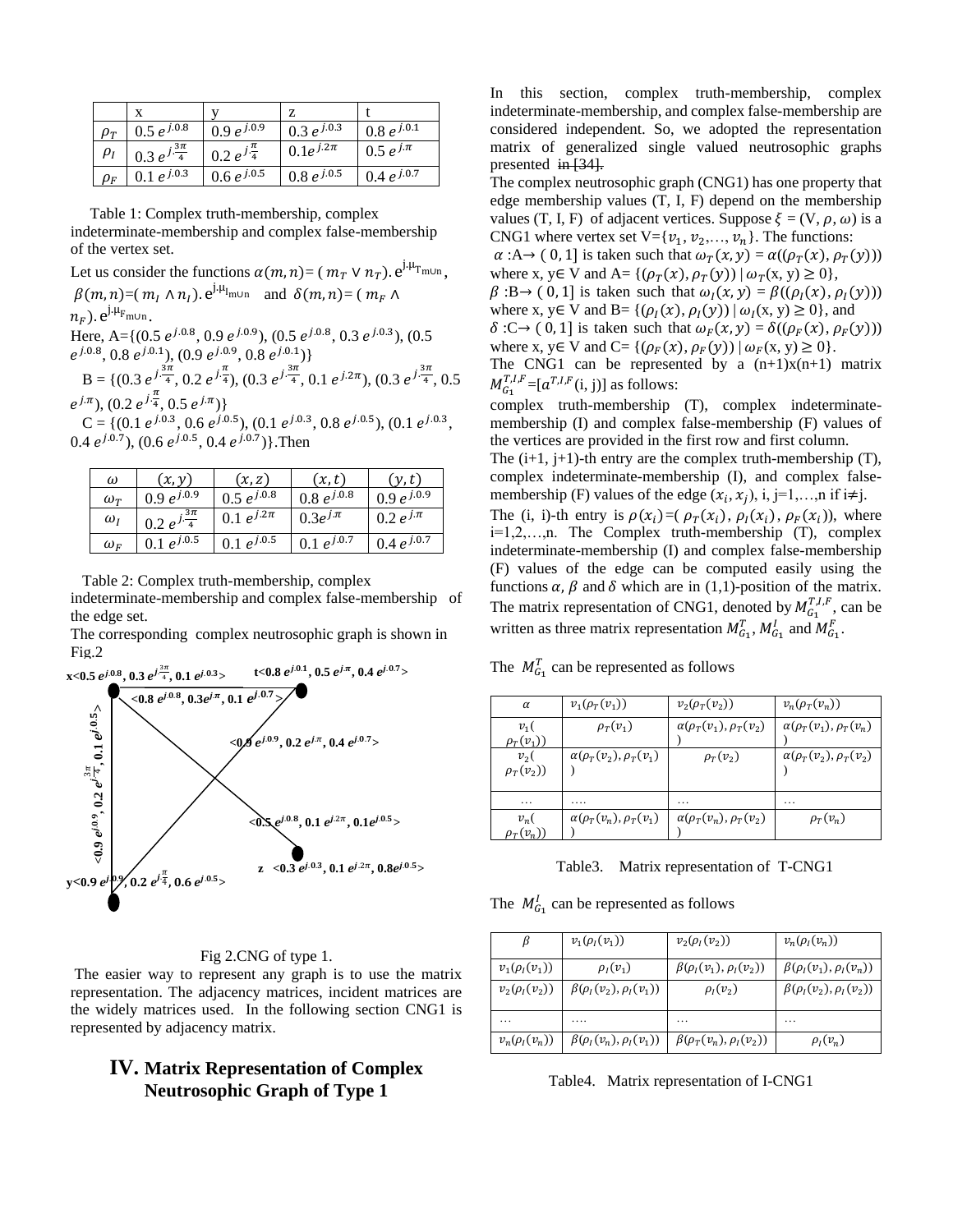|  |  |  |  | The $M_{G_1}^l$ can be represented as follows |  |  |
|--|--|--|--|-----------------------------------------------|--|--|
|--|--|--|--|-----------------------------------------------|--|--|

|                         | $v_1(\rho_F(v_1))$                 | $v_2(\rho_F(v_2))$                 | $v_n(\rho_F(v_n))$                 |
|-------------------------|------------------------------------|------------------------------------|------------------------------------|
| $v_1($<br>$\rho_F(v_1)$ | $\rho_F(v_1)$                      | $\delta(\rho_F(v_1), \rho_F(v_2))$ | $\delta(\rho_F(v_1), \rho_F(v_n))$ |
| $v_2($<br>$\rho_F(v_2)$ | $\delta(\rho_F(v_2), \rho_F(v_1))$ | $\rho_F(v_2)$                      | $\delta(\rho_F(v_2), \rho_F(v_2))$ |
| .                       | .                                  | .                                  | .                                  |
| $v_n($<br>$\rho_F(v_n)$ | $\delta(\rho_F(v_n), \rho_F(v_1))$ | $\delta(\rho_F(v_n), \rho_F(v_2))$ | $\rho_F(v_n)$                      |

Table5. Matrix representation of F-CNG1

**Remark 1 :** If the complex indeterminacy-membership and complex non-membership values of vertices equals zero, and phase term of complex truth membership of vertices equals 0, the complex neutrosophic graphs of type 1 is reduced to generalized fuzzy graphs type 1 (GFG1).

**Remark 2:** If the phase term of complex truth membership, complex indeterminacy membership and complex falsity membership values of vertices equals 0, the complex neutrosophic graphs of type 1 is reduced to generalized single valued neutrosophic graphs of type 1 (GSVNG1).

Here the complex neutrosophic graph of type 1 (CNG1) can be represented by the matrix representation depicted in table 9. The matrix representation can be written as three matrices one containing the entries as T, I, F (see table 6, 7 and 8).

| $\alpha$           | x(0.5)                     | y(0.9)                     | z(0.3)         | t(0.8)      |
|--------------------|----------------------------|----------------------------|----------------|-------------|
|                    | $e^{j.0.8}$                | $e^{j.0.9}$                | $e^{j.0.3}$    | $e^{j.0.1}$ |
| $x(0.5 e^{j.0.8})$ | $0.5 e^{j.0.8}$            | $0.9 e^{j.0.\overline{9}}$ | 0.5            | 0.8         |
|                    |                            |                            | $e^{j.0.8}$    | $e^{j.0.8}$ |
| $y(0.9 e^{j.0.9})$ | $0.9 e^{j.0.9}$            | $0.9 e^{j.0.9}$            | 0              | 0.9         |
|                    |                            |                            |                | $e^{j.0.9}$ |
| $z(0.3 e^{j.0.3})$ | $0.5 e^{j.0.8}$            | $\Omega$                   | 0.3            |             |
|                    |                            |                            | $\rho^{j.0.3}$ |             |
| $t(0.8 e^{j.0.1})$ | $0.8 e^{j.0.\overline{8}}$ | $0.9 e^{j.0.9}$            | $\Omega$       | 0.8         |
|                    |                            |                            |                | $e^{j.0.1}$ |

Table 6: Complex truth-matrix representation of CNG1

|                              | $x(0.3 e^{j\frac{3\pi}{4}})$ | y(0.2)<br>$e^{j.\frac{\pi}{4}}$ | z(0.1)<br>$e^{j.2\pi}$ | t(0.5)<br>$e^{j.2\pi}$ |
|------------------------------|------------------------------|---------------------------------|------------------------|------------------------|
| $x(0.3 e^{j\frac{3\pi}{4}})$ | 0.3 $e^{j\frac{3\pi}{4}}$    | 0.2<br>$e^{j\frac{3\pi}{4}}$    | 0.1<br>$e^{j.2\pi}$    | 0.3<br>$e^{j.2\pi}$    |
| $y(0.2 e^{j\frac{\pi}{4}})$  | $0.2 e^{j.\frac{3\pi}{4}}$   | 0.2 $e^{j\frac{\pi}{4}}$        | $\Omega$               | 0.2<br>$e^{j.2\pi}$    |
| $z(0.1 e^{j.2\pi})$          | 0.1 $e^{j.2\pi}$             |                                 | 0.1<br>$e^{j.2\pi}$    | $\left($               |
| $t(0.5 e^{j.2\pi})$          | $0.3 e^{j.2\pi}$             | 0.2<br>$e^{j.2\pi}$             | 0                      | 0.5<br>$e^{j.2\pi}$    |

 Table 7: Complex indeterminate- matrix representation of CNG1.

| δ                  | $x(0.1 e^{j.0.3})$         | y(0.6)      | z(0.8)         | t(0.8)                     |
|--------------------|----------------------------|-------------|----------------|----------------------------|
|                    |                            | $e^{j.0.5}$ | $e^{j.0.5}$    | $e^{j.0.7}$                |
| $x(0.1 e^{j.0.3})$ | 0.1 $e^{j.0.3}$            | 0.1         | 0.1            | 0.1 $e^{j.0.\overline{8}}$ |
|                    |                            | $e^{j.0.6}$ | $\rho^{j.0.3}$ |                            |
| $y(0.6 e^{j.0.5})$ | 0.1 $e^{j.0.\overline{5}}$ | 0.6         | 0              | $0.6 e^{j.0.7}$            |
|                    |                            | $e^{j.0.5}$ |                |                            |

| $z(0.8 e^{j.0.5})$ | 0.1 $e^{j.0.5}$ |                    | 0.8<br>$e^{j.0.5}$ |                 |
|--------------------|-----------------|--------------------|--------------------|-----------------|
| $t(0.8 e^{j.0.7})$ | 0.1 $e^{j.0.7}$ | 0.6<br>$e^{j.0.7}$ |                    | $0.8 e^{j.0.7}$ |

 Table 8: Complex falsity- matrix representation of CNG1

The matrix representation of CNG1 can be represented as follows:

| $(\alpha, \beta, \delta)$   | $x(0.5 e^{j.0.8})$           | $y(0.9 e^{j.0.9})$ .         | $z(0.3 e^{j.0.3})$ | $t(0.8 e^{j.0.1})$ |
|-----------------------------|------------------------------|------------------------------|--------------------|--------------------|
|                             | $0.3 e^{j \frac{3\pi}{4}}$ . | $0.2 e^{j\frac{\pi}{4}}$ .   | $0.1 e^{j.2\pi}$ , | $0.5 e^{j.1\pi}$ . |
|                             | $0.1 e^{j.0.3}$              | $0.6 e^{j.0.5}$              | $0.8 e^{j.0.5}$    | $0.4 e^{j.0.7}$    |
| $x(0.5 e^{j.0.8},$          | $(0.5 e^{j.0.8})$            | $(0.9 e^{j.0.9})$            | $(0.5 e^{j.0.8})$  | $(0.8 e^{j.0.8})$  |
| $0.3 e^{j\frac{3\pi}{4}}$ . | $0.3 e^{j\frac{3\pi}{4}}$ .  | $0.2 e^{j \frac{3\pi}{4}}$ . | $0.1 e^{j.2\pi}$ . | $0.3 e^{j.1\pi}$ . |
| $0.1 e^{j.0.3}$             | $0.1 e^{j.0.3}$              | $0.1 e^{j.0.5}$              | $0.1 e^{j.0.5}$    | $0.1 e^{j.0.7}$    |
| $y(0.9 e^{j.0.9})$          | $(0.9 e^{j.0.9})$            | $(0.9 e^{j.0.9})$            | (0,0,0)            | $(0.9 e^{j.0.9})$  |
| $0.2 e^{j\frac{\pi}{4}}$ .  | $0.2 e^{j \frac{3\pi}{4}}$ . | $0.2 e^{j\frac{\pi}{4}}$ .   |                    | $0.2 e^{j.1\pi}$ . |
| $0.6 e^{j.0.5}$             | $0.1 e^{j.0.5}$              | $0.6 e^{j.0.5}$              |                    | $0.4 e^{j.0.7}$    |
| $z(0.3 e^{j.0.3})$          | $(0.5 e^{j.0.8})$            | (0,0,0)                      | $(0.3 e^{j.0.3})$  | (0,0,0)            |
| $0.1 e^{j.2\pi}$ .          | $0.1 e^{j.2\pi}$ .           |                              | $0.1 e^{j.2\pi}$ . |                    |
| $0.8 e^{j.0.5}$             | $0.1 e^{j.0.5}$              |                              | $0.8 e^{j.0.5}$    |                    |
| $t(0.8 e^{j.0.1},$          | $(0.8 e^{j.0.8})$            | $(0.9 e^{j.0.8},$            | (0,0,0)            | $(0.8 e^{j.0.1})$  |
| $0.5\;e^{j.1\pi}.$          | $0.3 e^{j\frac{3\pi}{4}}$ .  | $0.2 e^{j.2\pi}$ .           |                    | $0.5 e^{j.1\pi}$ . |
| $0.4 \; e^{j.0.7})$         | $0.1 e^{j.0.7}$              | $0.4\; e^{j.0.5})$           |                    | $0.4 e^{j.0.7}$    |

Table 9: Matrix representation of CNG1.

**Theorem 1**. Let  $M_{G_1}^T$  be a matrix representation of complexT-CNG1, then the degree of vertex  $D_T(x_k) = \sum_{j=1, j \neq k}^n a^T (k +$  $1, j + 1$ ,  $x_k \in V$  or  $D_T(x_p) = \sum_{i=1, i \neq p}^n a^T(i + 1, p + 1), x_p \in V$ V.

**Proof:** It is similar as in theorem 1 of [34].

**Theorem 2.** Let  $M_{G_1}^l$  be a matrix representation of complex I-CNG1, then the degree of vertex  $D_l(x_k) = \sum_{j=1, j \neq k}^n a^l (k +$  $1, j + 1$ ,  $x_k \in V$  or  $D_l(x_p) = \sum_{i=1, i \neq p}^{n} a^l (i + 1, p + 1)$ ,  $x_p \in$ V.

**Proof:** It is similar as in theorem 1 of [34].

**Theorem 3**. Let  $M_{G_1}^F$  be a matrix representation of complex F-CNG1, then the degree of vertex  $D_F(x_k) = \sum_{j=1, j \neq k}^n a^F(k +$  $1, j + 1$ ,  $x_k \in V$  or  $D_F(x_p) = \sum_{i=1, i \neq p}^n a^F(i + 1, p + 1), x_p \in$ V.

**Proof:** It is similar as in theorem 1 of [34].

**Theorem4**. Let  $M_{G_1}^{T,I,F}$  be matrix representation of CNG1, then the degree of vertex  $D(x_k) = (D_T(x_k), D_I(x_k), D_F(x_k))$  where  $D_T(x_k) = \sum_{j=1, j\neq k}^n a^T(k+1, j+1), x_k \in V.$  $D_l(x_k) = \sum_{j=1, j \neq k}^{n} a^l (k+1, j+1), x_k \in V.$  $D_F(x_k) = \sum_{j=1, j\neq k}^n a^F(k+1, j+1), x_k \in V$ **Proof:** the proof is obvious.

#### **V. CONCLUSION**